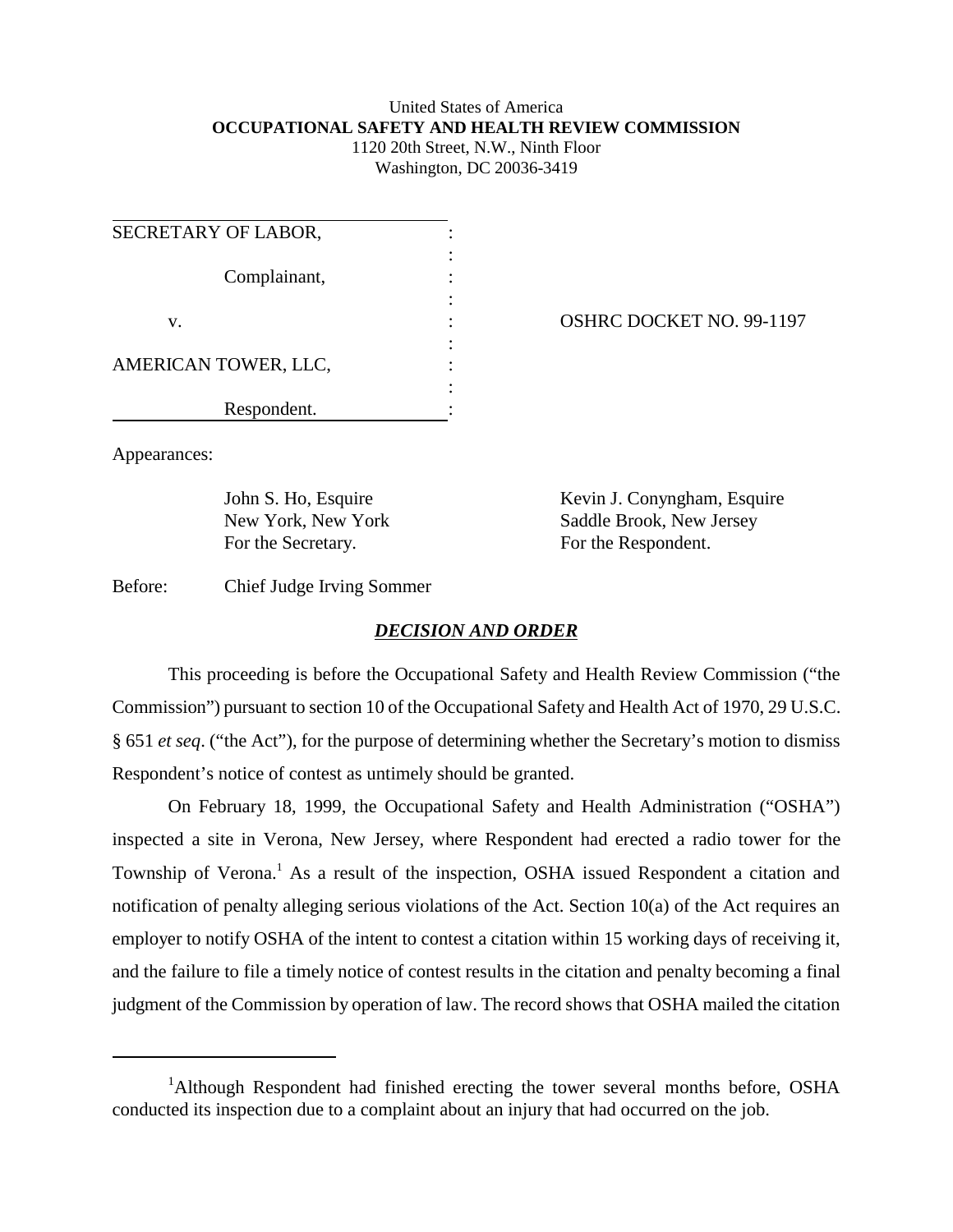by certified mail, that Respondent received it on February 26, 1999, and that the notice of contest period ended on March 19, 1999. The record also shows that Respondent did not file a notice of contest until July 7, 1999.<sup>2</sup> The Secretary filed her motion to dismiss on September 1, 1999, and the hearing in this matter was held in New York, New York on January 11, 2000. The parties have filed post-hearing submissions setting out their respective positions.

## *Discussion*

The record plainly shows that Respondent did not file its notice of contest until after the 15 day contest period had ended. An otherwise untimely notice of contest may be accepted where the Secretary's deception or failure to follow proper procedures caused the delay in filing. An employer is also entitled to relief if it shows the Commission's final order was entered as a result of "mistake, inadvertence, surprise, or excusable neglect" or "any other reason justifying relief," including mitigating circumstances such as absence, illness or a disability that would prevent a party from protecting its interests. *See* Fed. R. Civ. P. 60(b); *Branciforte Builders, Inc.*, 9 BNA OSHC 2113 (No. 80-1920, 1981). There is no evidence and no contention that the Secretary was deceptive or failed to follow proper procedures in this matter. Respondent contends, rather, that the late filing should be deemed excusable neglect under the circumstances.

John Rhodes, the OSHA compliance officer ("CO") who inspected the site, appeared and testified at the hearing. He said he held the opening and closing conferences during a single phone conversation on February 24, 1999, with Charles Simone, the owner of Tower Construction; he also said that after identifying himself and discussing the matter, he advised Simone that a citation would be issued and that if he wanted to contest it he would need to file a notice of contest in writing within 15 working days of receiving it.<sup>3</sup> The CO noted that Simone was unhappy about the citation and disagreed with it, but he did not recall Simone stating that he contested it. (Tr. 26-32; 36-39; 66).

 $2R$ espondent's counsel sent an identical notice of contest letter to the Commission by Federal Express on April 8, 1999, but the letter was returned as undeliverable, evidently due to the fact that OSHA had provided an incorrect address for the Commission. However, it is clear from the record that no representative of Respondent contacted OSHA or filed a notice of contest at any time during the 15-day contest period. (Tr. 15-18; 24; 28-29; 55-56; 61-62).

 $3$ The record shows that while the CO had inspected the site on February 18, 1999, he had not been able to reach the employer until February 24, 1999. (Tr. 20-22).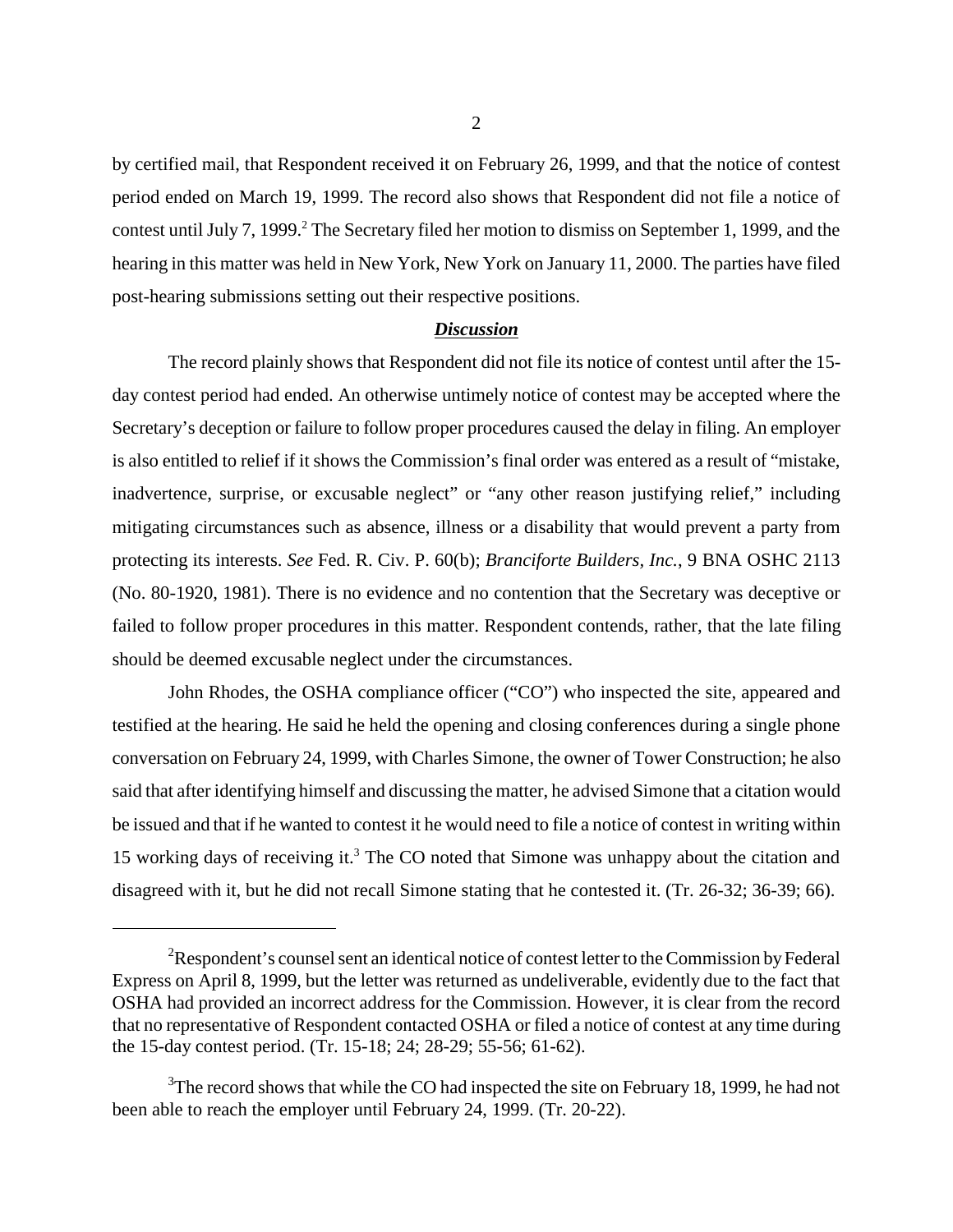Charles Simone also appeared and testified at the hearing. According to his testimony, he told the CO during their February 24 phone conversation that he disagreed with the citation, that he was contesting it, and that he would seek counsel in that regard. Simone initially indicated that the CO had not informed him that the notice of contest had to be in writing, but he later conceded that the CO had in fact advised him that this was the case. Simone also indicated that he had told Wendy Kanarr, the company's CEO, that he had contested the citation and that she should seek legal counsel in the matter; he stated that Kanarr would have been responsible for sending in the notice of contest, but he noted that in view of what he told her she had probably believed he had already filed one. Simone said he had owned his company for five years but that it was a small business and he had never been cited by OSHA before; he also said that he had read the citation when he received it, including the "Right to Contest" paragraph, and then given it to Kanarr. (Tr. 40-63).

The citation issued to Respondent explains the 15-day contest period, in the first paragraph on the first page, as follows:

You must abate the violations referred to in this Citation by the dates listed and pay the penalties proposed, unless within 15 working days ... from your receipt of this Citation and Notification of Penalty you mail a notice of contest to the U.S. Department of Labor Area Office at the address shown above. Please refer to the enclosed booklet (OSHA 3000) which outlines your rights and responsibilities and which should be read in conjunction with this form.

The citation further explains the contest period, on page 2, as follows:

**Right to Contest** - You have the right to contest this Citation and Notification of Penalty. You may contest all citation items or only individual items. You may also contest proposed penalties and/or abatement dates without contesting the underlying violations. **Unless you inform the Area Director in writing that you intend to contest the citation(s) and/or proposed penalty(ies) within 15 working days after receipt, the citation(s) and the proposed penalty(ies) will become a final order of the Occupational Safety and Health Review Commission and may not be reviewed by any court or agency.**

Besides the citation itself, the OSHA 3000 pamphlet that was mailed along with the citation

reiterates the filing requirement. (Tr. 11-13). Specifically, in the first paragraph on page 11 (entitled

"How Do You Contest Citations?"), the pamphlet states that:

If you wish to contest any portion of your citation, a Notice of Intent to Contest must be submitted in writing within 15 working days after receipt of the Citation and Notification of Penalty even if you have orally stated your disagreement with a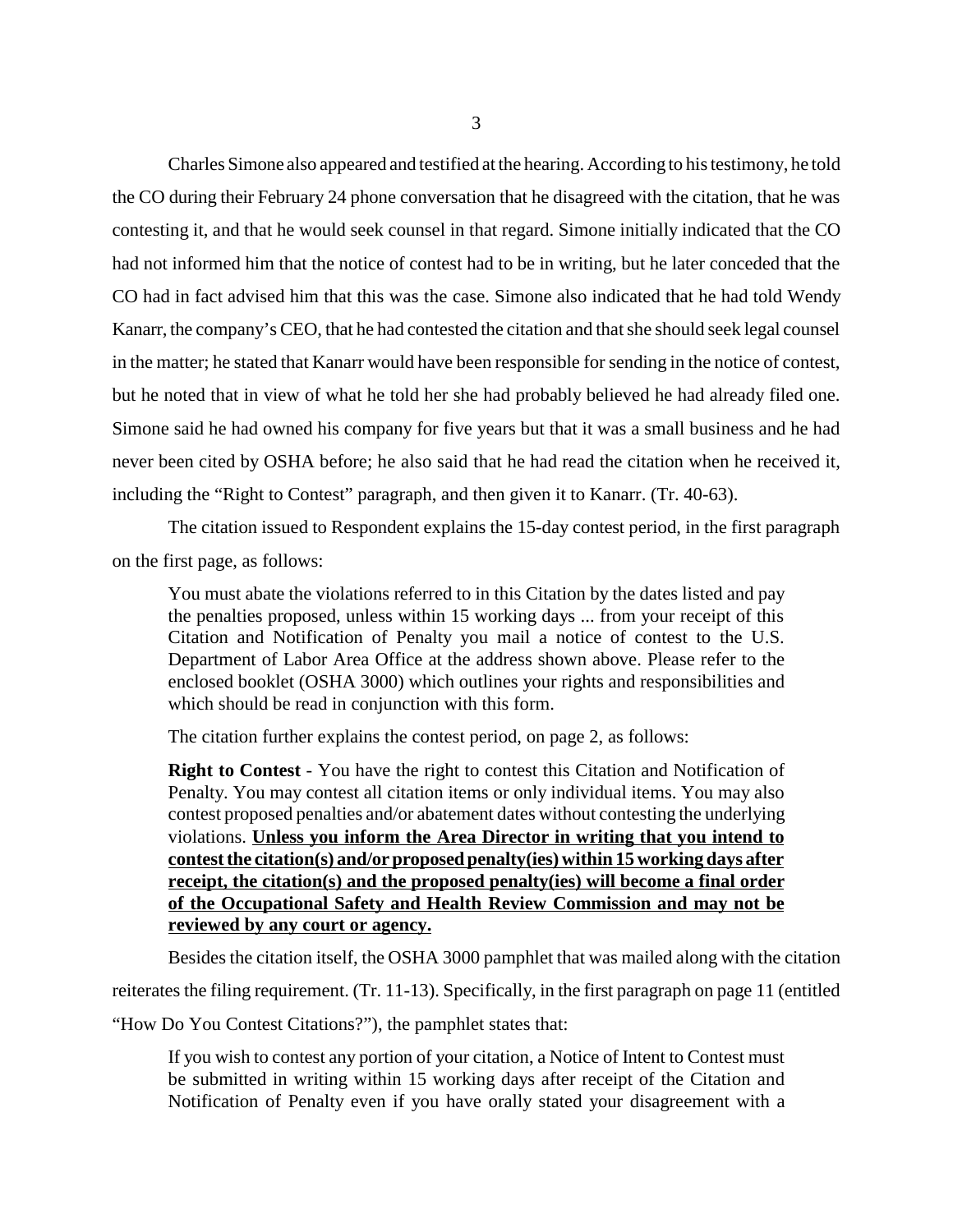citation, penalty, or abatement date during a telephone conversation or an Informal Conference.

The Commission has held that the OSHA citation plainly states the requirement to file a notice of contest within the prescribed period and that an employer "must bear the burden of its own lack of diligence in failing to carefully read and act upon the information contained in the citations." *Roy Kay, Inc.*, 13 BNA OSHC 2021, 2022 (No. 88-1748, 1989); *Acrom Constr. Serv., Inc.*, 15 BNA OSHC 1123, 1126 (No. 88-2291, 1991). The Commission has also held that ignorance of procedural rules does not constitute "excusable neglect" and that mere carelessness or negligence, even by a layman, does not justify relief. *Acrom Constr. Serv., Inc.*, 15 BNA OSHC 1123, 1126 (No. 88-2291, 1991); *Keefe Earth Boring Co.*, 14 BNA OSHC 2187, 2192 (No. 88-2521, 1991). Finally, the Commission has held that Rule 60(b) cannot be invoked "to give relief to a party who has chosen a course of action which in retrospect appears unfortunate or where error or miscalculation is traceable really to a lack of care." *Roy Kay, Inc.*, 13 BNA OSHC 2021, 2022 (No. 88-1748, 1989).

On the basis of the record and the foregoing Commission precedent, the untimely filing of the notice of contest in this case was not a result of excusable neglect. The CO testified that he advised Simone that the notice of contest had to be in writing, and Simone conceded this was the case; Simone also conceded that he had read the citation, which, as noted above, "plainly states the requirement to file a notice of contest within the prescribed period." (Tr. 27-29; 38-39; 49-52; 58). In addition, Simone's testimony indicates that he passed the citation on to Kanarr, who, as the company's CEO, was responsible for such matters. (Tr. 42; 50-51; 59-63). In view of the evidence, it is my conclusion that the late filing of the notice of contest was due to the failure of both Simone and Kanarr to carefully read and act upon the information in the citation; Simone and Kanarr also apparently failed to read the OSHA 3000 pamphlet that was included with the citation. In so concluding, I have considered *Merritt Elec. Co.*, 9 BNA OSHC 2088 (No. 77-3772, 1981), the case cited by Respondent. However, the late-filed contest in that case was deemed timely because of misleading remarks made by an OSHA official in regard to the filing requirement, which did not occur here. I have also noted that Respondent is a small company, that this was its first experience with OSHA, and that when it became aware that no notice of contest had been filed it attempted to submit one on April 8, 1999, as discussed above. (Tr. 51; 62-64). Although I am sympathetic to